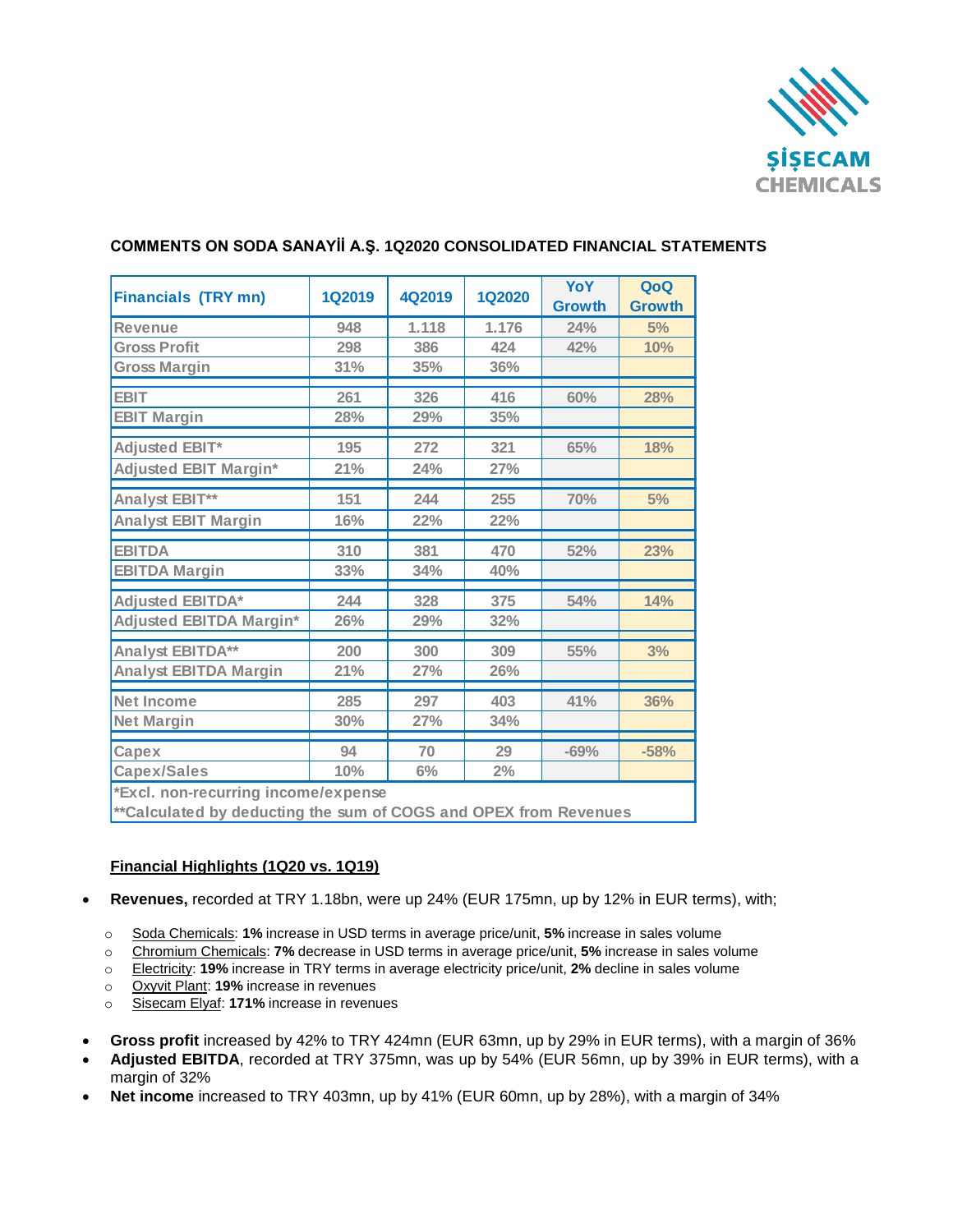- **Capex,** recorded at TRY 29mn (EUR 4mn), corresponded to 2% of revenues
- **FCFE** was TRY -186mn in 1Q20

# **Operational Highlights (1Q20 vs. 1Q19)**

- **Total soda ash production** was at 595K tons, up by 3%. Domestic and international production volumes were up by 4% and 3%, respectively. 62% of the output was produced at Mersin Soda Plant, located in Turkey, while the rest at Non-Turkey facilities
- **Total soda ash sales volume**, recorded at 574K tons, was up by 5%. Similar to the rise in output levels, domestic and international sales went up by 4% and 5% in volume terms
- **Total chromium chemicals production** increased by 16%. Low base seen in 1Q19 due to the scheduled equipment renewal investment in Kromsan Plant was the reason behind the double-digit rise. Domestic facility's contribution to the total output stood at 99% (up by 1,4 percentage points).
- **Total chromium chemicals sales volume,** recorded at 35K tons, grew by 5% with the low base comparison. Domestic and international sales' contributions to total volume were almost flat at 12% and 88%, respectively. In the first two months of 2020, demand for chromium chemicals, especially for BCS weakened due to mainly industrial production stoppages adopted in China as part of the measures against Covid-19 outbreak. As a response, Soda Sanayii adopted the strategy of focusing on alternative markets in South America and Asia.
- **Electricity** production was down by 18% with the process optimization at energy production facilities including co-generation plant, coal-fired boiler and conventional boilers to offset the negative impact of declining electricity spot market prices due to Covid-19 outbreak. Sales volume decreased by 2% to 225mn kWh.
- **Oxyvit Plant** output decreased by 8% while sales volume was flat. With the decline in global production levels due to Covid-19 outbreak, pricing environment was strong especially for Vitamin K3, used as one of the premix materials for animal feed.
- **Sisecam Elyaf Plant** recorded an eye-catching performance in installed capacity/quarter utilization rate, reaching to **68%** vs. **45%** seen last year in the same quarter when the plant was first introduced. Output and sales volume of the glass fiber business were 11,9K tons and 15,5K tons, respectively. Sales volume/output ratio was up from 70% to 130%.

#### **Regional and Segmental Analysis of 1Q20 IFRS Results in Comparison with 1Q19 Results**

- **Revenues generated through domestic sales**, having grown by 30%, corresponded to 28% of the consolidated topline figure (vs. 27%). **International sales** (including exports from Turkey) went up by 22%
- **Revenues stemming from sales to Sisecam Group Companies** stood at 16% (vs. 14%)
- **Hard currency breakdown of consolidated revenues and COGS** were 93% and 53%, respectively

# **1) Soda Chemicals, Energy and Other Segment;**

- o Segmental contribution to the consolidated topline figure recorded at **77%**, with **TRY 900mn** sales revenues (**up** by **28%**)
- o Excluding energy and glass fiber business units' contributions (TRY 162mn in total), fully generated in hard currency and with a USD/EUR split of 47%/53%, soda chemicals revenues grew by **20%** and reached **TRY 738mn**.
- o Energy revenues increased by **16%** to **TRY 69mn**, with **19%** rise in average price/kWh sold in TRY terms. Energy business' share in consolidated revenues was flat at **6%**
- o Having generated **TRY 94mn** in revenues, newly introduced glass fiber business' contribution to the company's consolidated topline was **8%** (vs. 4%)
- o **COGS** went up from **TRY 499mn** to **TRY 595mn**, by **19%**, with higher sales volume of soda ash and glass fiber products on top of the rise in natural gas tariff, higher packaging costs and local currency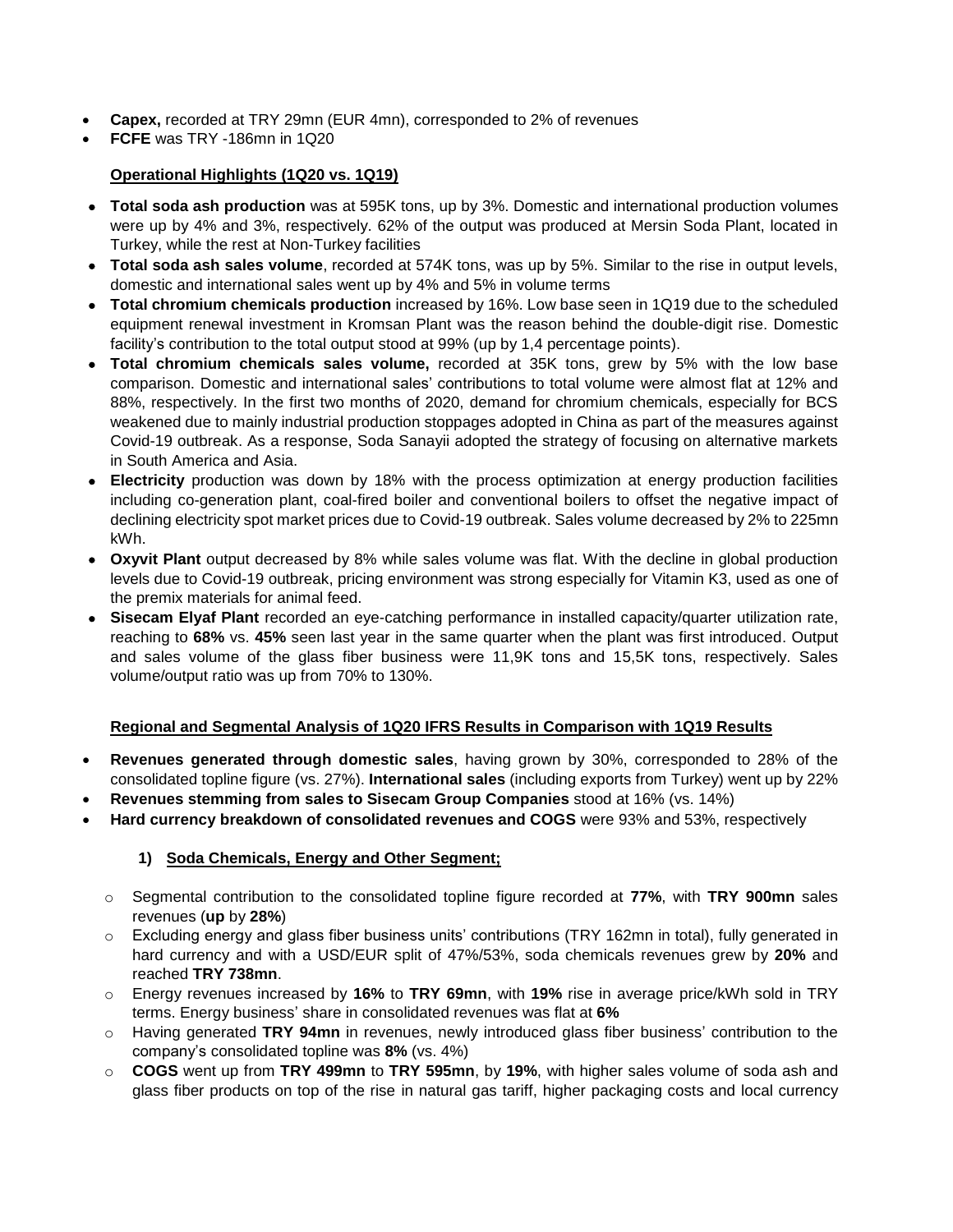depreciation. Excluding costs in relation with the glass fiber business, the rise in segment-specific COGS was only 9%

o **Gross profit**, recorded at **TRY 306mn**, was **up** by **48%,** with a margin of **34%** (vs. 29%), while its share in consolidated gross profit increased by **285bps** to 72%.

### **2) Chromium Chemicals Segment;**

- o With revenues recorded at **TRY 276mn**, **up** by **14%**, segments' contribution to the consolidated topline stood at **23%**
- $\circ$  The rise in chromium chemicals sales volume was not enough to net off the decline in average product prices, yet segmental revenues grew in line with the local currency depreciation thanks to its fully hard currency denominated revenue generation advantage and strong topline performance recorded by Oxyvit Plant
- o Incremental revenues generated by Oxyvit Plant to the chromium chemicals segment was **TRY 29mn**, up by **25%**
- o **COGS** went up from **TRY 151mn** to **TRY 157mn**, by only **4%**, thanks to the decline in the price of the main raw materials and larger scale of operations. Excluding **TRY 15mn** COGS recorded by Oxyvit, segment-specific COGS grew by 3%
- o **Gross profit**, recorded at **TRY 119mn**, was **up** by **29%,** with a margin of **43%** (vs. 38%), while segmentspecific contribution to consolidated gross profit declined by 28% (vs. 31%)

#### **P&L Analysis (1Q20 vs. 1Q19)**

- **Revenues**, recorded at **TRY 1,18bn**, were **up** by **24%**
- **Consolidated COGS** increased by **16%** to **TRY 752mn**
- **Gross Profit** was **TRY 424mn, up** by **42%,** with a margin of **36%** (vs. 31%)
- **Operating expenses** increased by **15%** to **TRY 169mn,** while OPEX/sales ratio was **14%** (16%). S&M expenses, having grown by **12%** in nominal terms, corresponded to 65% of the rise in OPEX, with increasing logistic expenses mainly resulting from higher soda ash volume sales and larger scale of operations at the glass fiber unit
- **Net other income from operations** recorded at **TRY 46mn** (vs. **TRY 25mn**), with higher net FX gains on trade receivables and payables
- **Net income from investing activities** stood at **TRY 115mn** (vs. **TRY 86mn**) including the share in net income generated by associates and joint ventures and impairment losses in relation with IFRS 9 standards. With the **10%** q-o-q rise in period-end USD/TRY rate, Soda Sanayii recorded **TRY 95mn** as revaluation gains on its investment portfolio (incl. gain on provisions for potential losses), which was composed of **TRY 891mn** equivalent USD-denominated fixed income securities with semi-annual coupon payments.
- **Adjusted EBIT** (to one-off gains/losses and provision for potential losses on the fixed income securities investment) was **TRY 321mn up** by **65%**. Adjusted EBIT margin stood at **27%** (vs. **21%**)
- **Depreciation expenses**, recorded at **TRY 54mn**, were **up** by **9%** and depreciation/sales ratio was flat at 5%.
- **Adjusted EBITDA** (to one-off gains/losses and provision for potential losses on the fixed income securities investment) increased by **54%** to **TRY 375mn**, and led to a margin of **32%** (vs. 26%)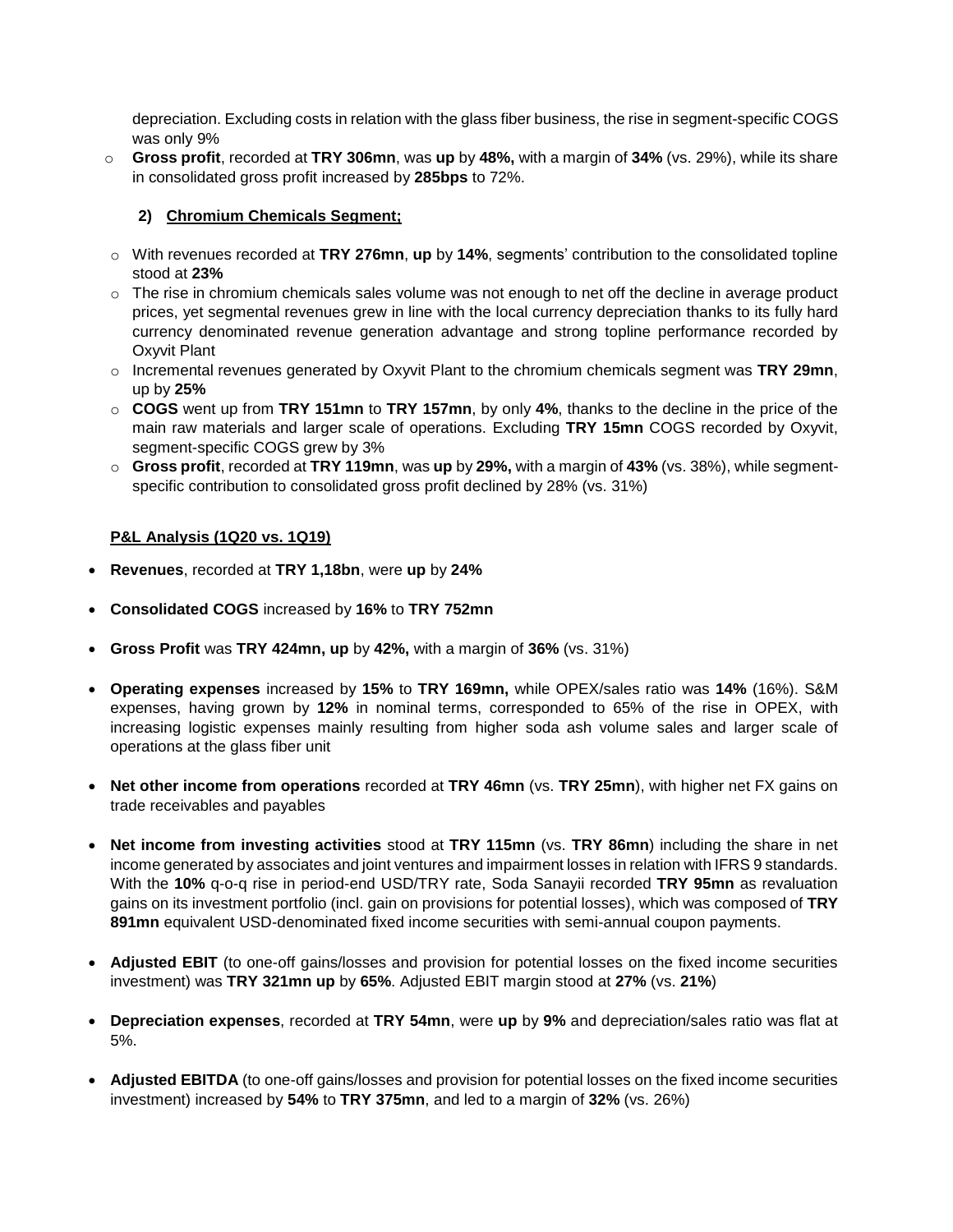- **Net financial income** increased from **TRY 52mn** to **TRY 135mn** resulting from the amplified impact of local currency depreciation with higher hard-currency deposits and TRY-denominated financial debt with lower interest rates
- **Tax expense,** recorded at **TRY 148mn** (vs. **TRY28mn**), with TRY 106mn tax expense in relation with the period as a result of higher operational performance and TRY 42mn deferred tax liability due to lower level of tax incentives use with the decline in capex
- **Net income** in relation with the period was **TRY 403mn** (vs. **TRY 285mn**), with a net margin **34%** (vs. **30%**).
- Sisecam issued Eurobonds with a coupon rate of 6,95% and maturity 2026 with an aggregate issue size of USD 700mn and Soda Sanayii acted as a guarantor for USD 47mn of the new issuance. Sisecam bought back USD 200mn of its 2013 Eurobonds, out of which USD 20mn was covered by Soda Sanayii. As a result, amount guaranteed by Soda Sanayii on Sisecam Eurobonds due 2020 and 2026 stands at USD 77mn, in total
- **Gross Debt** (incl. other payables to related parties) came in at TRY 2,7bn equivalent **USD 409mn** (vs. TRY 2,2bn equivalent **USD 373mn** as of 2019 year-end). Soda Sanayii maintained its policy to increase its TRYdenominated debt to benefit from the decline in interest rate
- **Cash&Cash Equivalents** (including fixed income securities investments and other receivables from related parties) stood at TRY 3,7bn equivalent **USD 567mn** (vs. TRY 3.1bn equivalent **USD 526mn**)
- **Net Cash** position was TRY 1bn equivalent **USD 158mn**, and Net Cash/Ebitda at **0,7x**
- **Net Long FX Position** was **TRY 3,7bn** (**up** by **TRY 710mn** compared to 2019 year-end balance);
- o **Net long USD** position of **USD 465mn, up** by **USD 49mn**
- o **Net long EUR** position of **EUR 81mn**, **up** by **EUR 15mn**
- o **Net long other currencies'** position of **TRY 54mn**, **up** by **TRY 4mn**
- **Capital Expenditures:** Soda Sanayii had a very limited capex only **TRY 29mn** (vs. **TRY 94mn**) as the company decided to act in a cautious manner against the possible negative impact that Covid-19 may have on client industries.

## **Important Events during and after the Period**

- $\circ$  At the AGM held on March 27<sup>th</sup>, Soda Sanayii shareholders approved distribution of TRY 245mn as cash dividend. Ex-date for the dividend payment is May 29<sup>th</sup>
- $\circ$  PwC, expert valuation company have conducted the valuation process of Şişecam Group, prepared the Expert Valuation Report and Opinion for the ongoing merger process (merger under Şişecam through acquisition of all assets and liabilities of its 4 listed companies including Soda Sanayii and Paşabahçe) and determined the conversion rates, which are submitted all subject to the Capital Markets Board approval. On April 27th , Şişecam had officially submitted the merger application to the CMB. TL per share exit rights were also calculated according to existing communiqué, which are the arithmetical mean of corrected weighted average prices, traded on the stock exchange within thirty days prior to the date of first disclosure of transaction to public, excluding the date of disclosure. Should the legislation change on exit rights, the valuation methodology will be updated accordingly. Please be reminded that the exit right prices will be recalculated following the dividend distribution and disclosed via Public Disclosure Platform

Conversion Rate for SODA = 1,15997